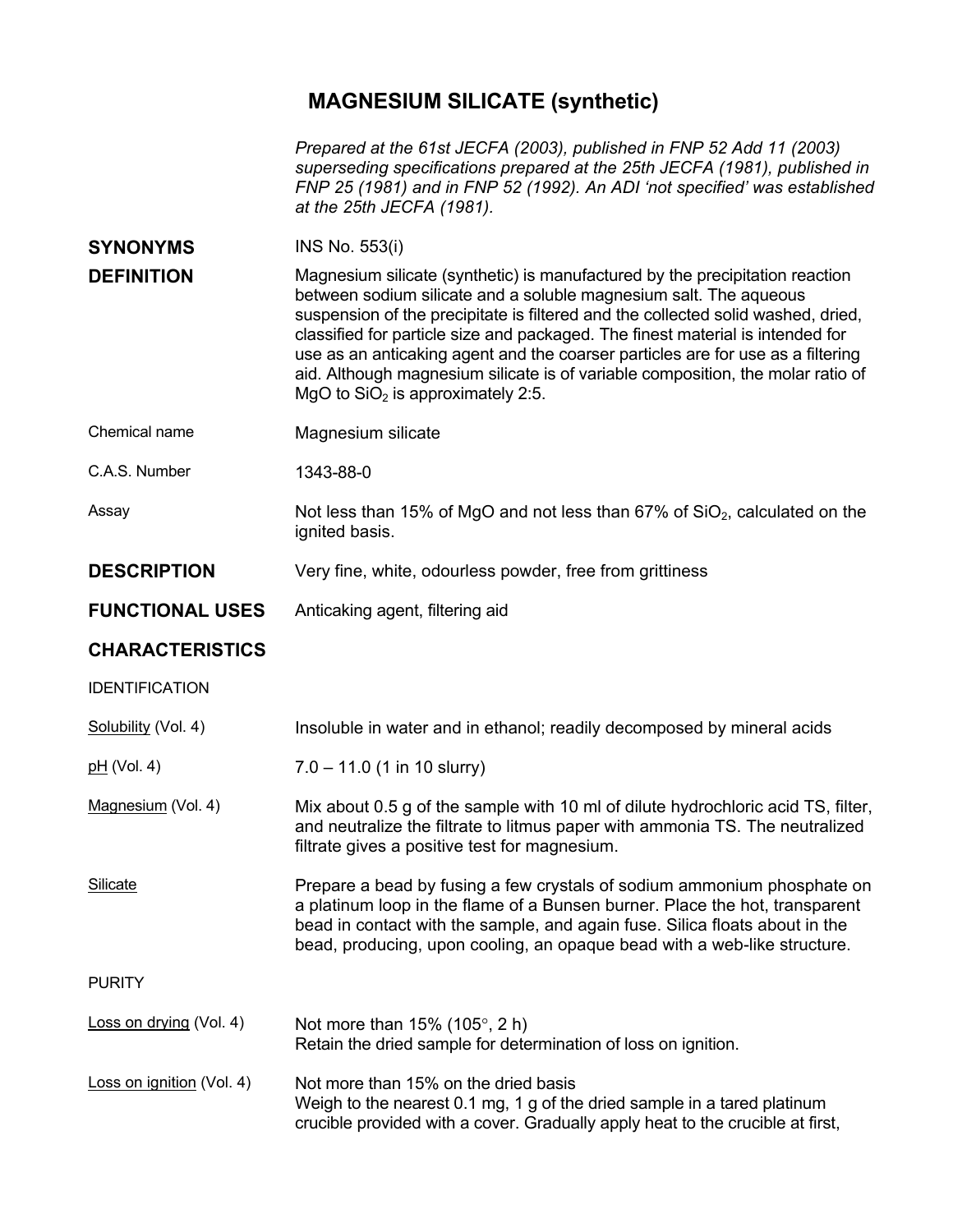|                                  | then strongly ignite at 900/1000° for 20 min. Cool, weigh and calculate as<br>percentage.                                                                                                                                                                                                                                                                                                                                                                                                                                                             |
|----------------------------------|-------------------------------------------------------------------------------------------------------------------------------------------------------------------------------------------------------------------------------------------------------------------------------------------------------------------------------------------------------------------------------------------------------------------------------------------------------------------------------------------------------------------------------------------------------|
| Free alkali                      | Not more than 1% (as NaOH)<br>Add 2 drops of phenolphthalein TS to 20 ml of dilute filtrate prepared in the<br>test for Soluble salts (see below), representing 1 g of the sample. Not more<br>than 2.5 ml of 0.1 N hydrochloric acid should be required to discharge the pink<br>colour produced.                                                                                                                                                                                                                                                    |
| Soluble salts                    | Not more than 3%<br>Boil 10 g of the sample with 150 ml of water for 15 min. Cool to room<br>temperature, and add water to restore the original volume. Allow the mixture to<br>stand for 15 min, and filter until clear. Retain 20 ml of the filtrate for the test<br>Free alkali. Evaporate 75 ml of the filtrate, representing 5 g of the sample in a<br>tared platinum dish on a steam bath to dryness, and ignite gently to constant<br>weight. Cool, weigh and calculate as percentage (the weight of the residue<br>should not exceed 150 mg). |
| Fluoride (Vol. 4)                | Not more than 10 mg/kg<br>Weigh 2.5 g of the sample to the nearest mg and proceed as directed in the<br>Fluoride Limit Test (Method I or III).                                                                                                                                                                                                                                                                                                                                                                                                        |
| Lead (Vol. 4)                    | Not more than 5 mg/kg<br>Determine using an atomic absorption technique appropriate to the specified<br>level. The selection of the sample size and method of sample preparation may<br>be based on the principles of the method described in Volume 4, "Instrumental<br>methods".                                                                                                                                                                                                                                                                    |
| <b>METHOD OF</b><br><b>ASSAY</b> | Magnesium oxide: Weigh 1.5 g of the sample, to the nearest 0.1 mg, transfer<br>into a 250 ml conical flask, add 50 ml of 1 N sulfuric acid, and digest on a<br>steam bath for 1 h. Cool to room temperature, add methyl orange TS, and<br>titrate the excess acid with 1 N sodium hydroxide. Each ml of 1 N sulfuric<br>acid is equivalent to 20.15 mg of MgO.                                                                                                                                                                                        |
|                                  | Silicon dioxide: Transfer about 0.7 g of the sample, weighed to the nearest<br>0.1 mg (W1), into a 150 ml beaker add 20 ml of 1 N sulfuric acid, and heat<br>on a steam bath for 1.5 h. Decant the supernatant liquid through an ashless<br>filter paper, and wash the residue, by decantation, three times with hot water.                                                                                                                                                                                                                           |
|                                  | Treat the residue with 25 ml of water and digest on a steam bath for 15 min.<br>Finally, transfer the residue to the filter paper and wash thoroughly with hot<br>water. Transfer the filter paper and its contents to a platinum crucible. Heat<br>to dryness, incinerate, then ignite strongly for 30 min, cool and weigh (W2).                                                                                                                                                                                                                     |
|                                  | Moisten the residue with water, and add 6 ml of concentrated hydrofluoric<br>acid (warning: toxic, corrosive, must not contact skin; work with fume hood)<br>and 3 drops of sulfuric acid TS. Evaporate to dryness, ignite for 5 min, cool<br>and weigh.                                                                                                                                                                                                                                                                                              |
|                                  | The loss in weight represents the weight of $SiO2$ (W3):                                                                                                                                                                                                                                                                                                                                                                                                                                                                                              |